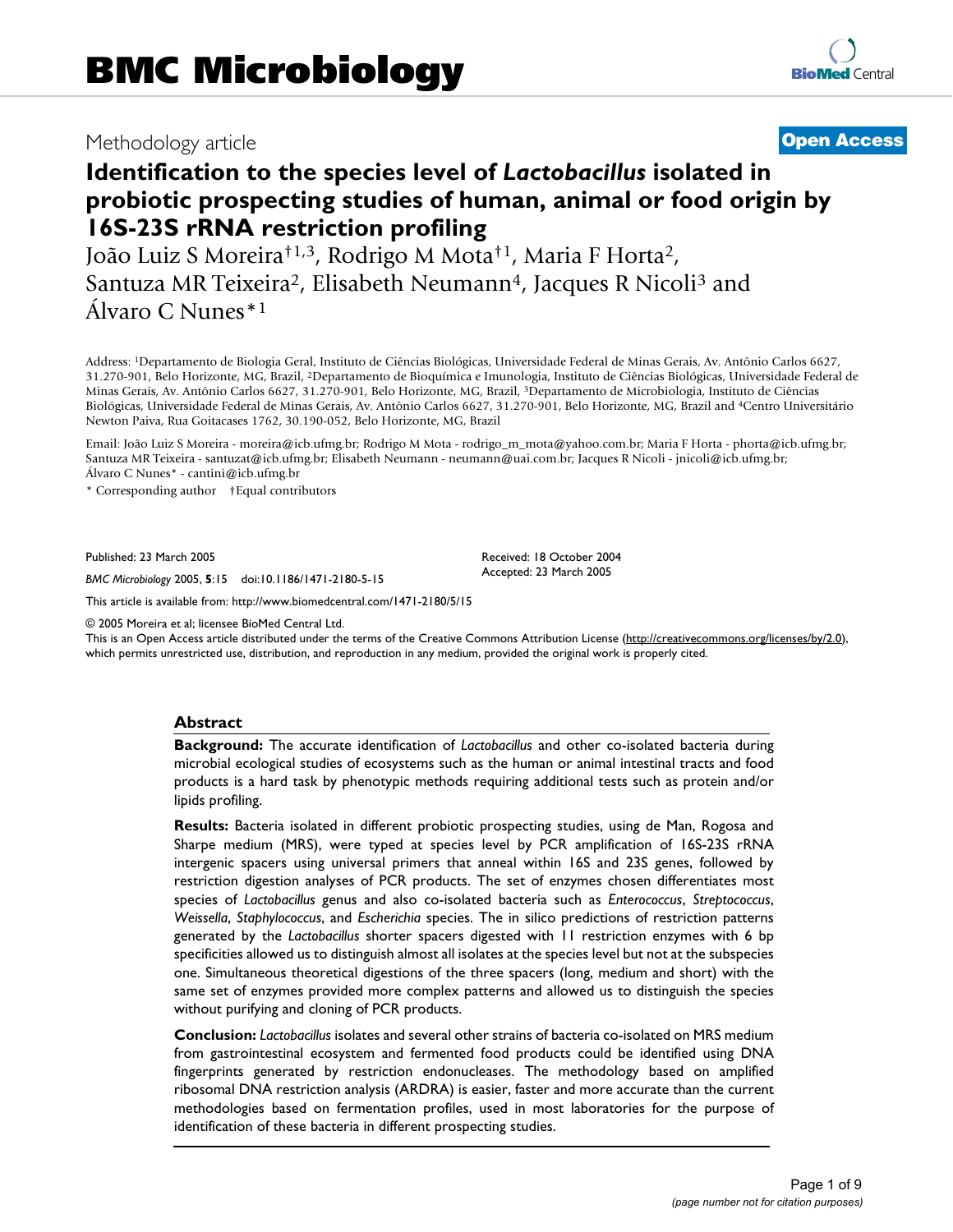# **Background**

Probiotics are food or preparations containing live microorganisms, traditionally regarded as safe for human use. When ingested in sufficient numbers, probiotics are believed to play an important role in the control of host intestinal microbiota and maintenance of its normal state [2]. Microbes that are frequently isolated from human and animal intestines and selected as probiotics, include species of the genera *Lactobacillus*, *Bifidobacterium*, and *Enterococcus*. However, some other lactic acid producing bacteria that do not normally inhabit the intestinal tract are also sometimes used as probiotics. Most of these bacteria are used as starters in dairy products and include *Streptococcus*, *Lactococcus*, *Leuconostoc* and *Pediococcus* species. Yet, as different types of lactic acid producing bacteria can affect the human intestinal microenvironment in different ways, it is important to identify which microorganisms are present in a microbial ecosystem and which species are most likely to have the potential protective effects.

The precise identification of these bacteria to the species level is not an easy task. As pointed out by Tannock et al. [10], the identification of *Lactobacillus* isolates by phenotypic methods is difficult because it requires, in several cases, determination of bacterial properties beyond those of the common fermentation tests. In general, about 17 phenotypic tests are required to identify an isolate of *Lactobacillus* accurately at the species level. Most commercial kits, frequently used in laboratory routine, are able to precisely identify only 30% of vaginal and intestinal isolates from humans [\[8\]](#page-8-0). The establishment of a simple and fast identification method is therefore required in order to be able to deal with the large numbers of *Lactobacillus* isolates that can be obtained during microbial ecological studies of ecosystems such as the human or animal intestinal tracts and food products.

In addition to *Lactobacillus*, other lactic acid bacteria (LAB) and several other groups of bacteria are found in the same habitats during ecological studies of microbiota succession. Methodological procedures to handle such a high number of isolates should be brief and precise to avoid inconclusive results. Due to the growing interest in using bacteria as probiotics or starters in dairy products, the identification of these microorganisms at species level is becoming more and more required. DNA sequencing of PCR amplified conserved genes such as rRNA ones is the most used methodology for typing microorganisms. However, it requires special equipments and dealing with hundred of different isolates is expensive.

The aim of this study was to develop an easy and fast procedure to accurately identify to the species level most of *Lactobacillus* type and reference strains and new strains isolated from different ecological studies. In these different prospecting studies, we are looking for new *Lactobacillus* strains to be used as 1) a vehicle to delivery chimerical transgenes to immunize broiler chicks against coccidiosis, 2) antagonizers of pathogenic bacteria during cheese and cassava starch processing to improve food safety and quality, and 3) live medicine against women vaginosis and vaginitis. Therefore, the correct typing of these new strains is critical.

Analysis of the number and size of the intergenic regions between 16S and 23S genes showed that they vary among *Lactobacillus* and others bacteria allowing genera discrimination (unpublished results). Other groups have published methodologies based on the fingerprinting of the variable region of the 16S rRNA [14]. We choose to amplify the 16S-23S rRNA intergenic spacers because this region allowed us to discriminate a larger number of species of *Lactobacillus*. Typical patterns of *Lactobacillus* amplicons presented three bands, corresponding to the short, medium and long spacer regions, similar to those seen in *Pediococcus*, *Carnobacterium*, *Leuconostoc* and *Weissella* species [4]. These differences in size are due to the insertion of a tRNA-Ala gene within the medium spacer or tRNA-Ala and tRNA-Ile genes within the long spacer. Bifidobacteria, enterococci, streptococci and staphylococci presented patterns with a unique band or two bands with different sizes also due insertion of tRNA genes. The methodology proposed here can replace fermentation tests for characterization of a number of clinical, health food, and laboratory isolates through PCR amplification of 16S-23S rRNA intergenic spacers followed by digestion with a set of restriction enzymes with 6 bases recognition sequences.

# **Results**

The *in silico* predictions of restriction patterns of 16S-23S rRNA short intergenic spacer of selected *Lactobacillus* species and of other related bacteria frequently isolated from the same sources of *Lactobacillus* are shown in Tables [1](#page-2-0) and [2](#page-2-1), respectively. Although for most bacteria different patterns can be predicted, some species present identical patterns. In this case, however they can be differentiated by the sizes of the two amplified bands (*E. faecium* amplicons are almost 100 bp larger than *E. faecalis* amplicons).

Fig. 1 shows a typical gel of the short intergenic spacer of *Lact. rhamnosus* GG digested with 11 restriction enzymes, in which DNA cleavage was observed with *Hind*III, *Dra*I and *Eco*RV. The uncut DNA at *Dra*I lane may reflect some polymorphism of the short spacer nucleotide sequences in different operon units. The patterns obtained with digestion of the 16S-23S rRNA short spacer alone could distinguish most of *Lactobacillus* at species level but, in some cases, such as among *Lact. acidophilus*, *Lact. helveticus* and *Lact. amylovorus*, they could only be grouped as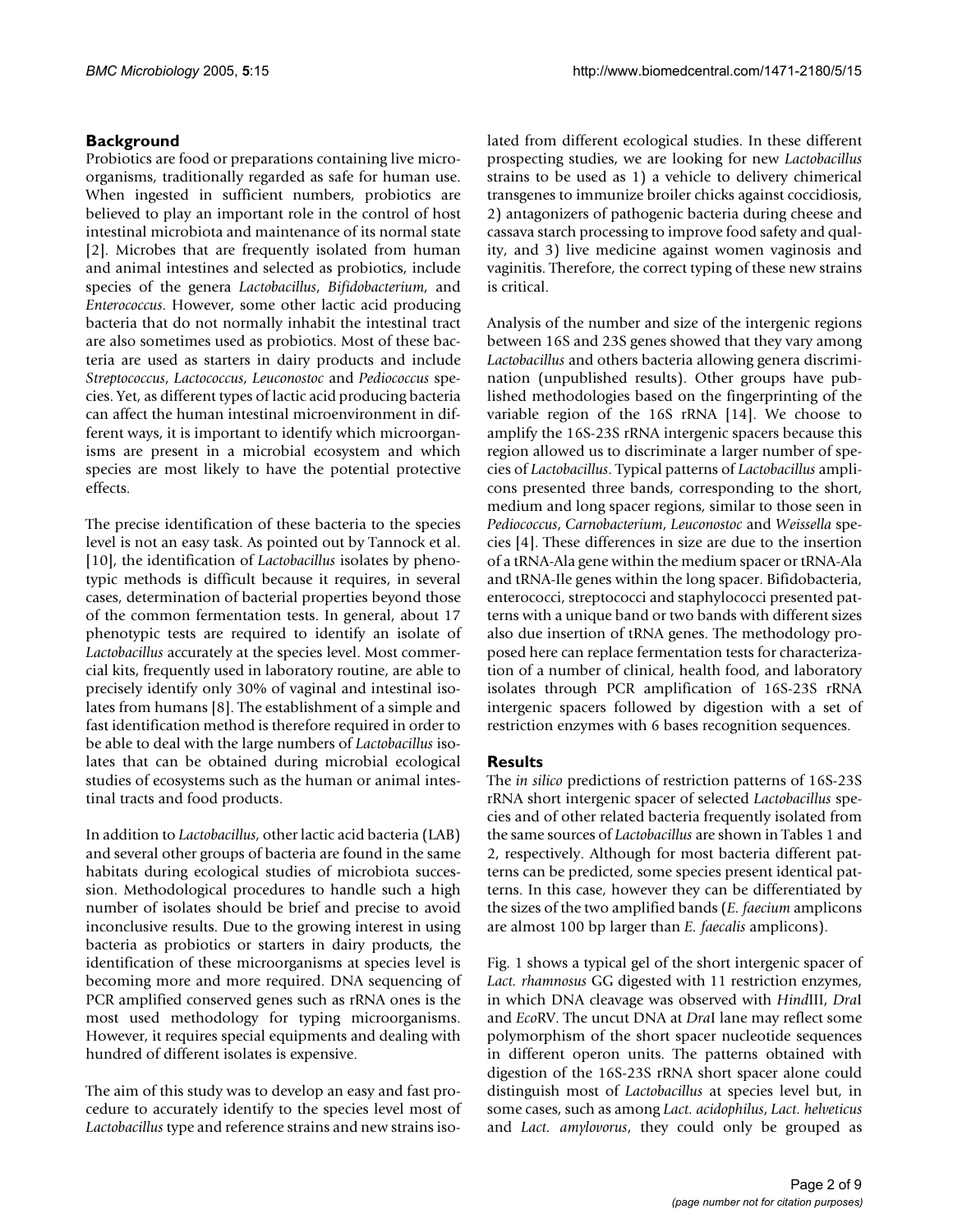|                    | Sphl                         | Ncol      | Nhel           | Sspl | Sful         | <b>EcoRV</b> | Dral                     | Vspl      | Hincll | EcoRI | HindIII |
|--------------------|------------------------------|-----------|----------------|------|--------------|--------------|--------------------------|-----------|--------|-------|---------|
| Lact. delbrueckii  | $\mathbf{a}$                 | $+a$      |                |      | $\ddot{}$    |              |                          |           |        |       |         |
| Lact. amylolyticus | $\qquad \qquad \blacksquare$ | +         |                |      | +            |              |                          |           |        |       |         |
| Lact. acidophilus  |                              | $\pm$     |                |      |              |              |                          |           |        |       |         |
| Lact. amylovorus   |                              | +         |                |      |              |              |                          |           |        |       |         |
| Lact. helveticus   |                              | $\ddot{}$ |                |      |              |              |                          |           |        |       |         |
| Lact. crispatus    |                              | +         |                |      |              |              |                          |           |        |       |         |
| Lact. perolens     |                              |           |                |      |              |              |                          |           |        |       |         |
| Lact. gasseri      |                              |           |                |      |              | +            |                          |           |        |       |         |
| Lact. johnsonii    |                              |           |                |      |              | +            |                          |           |        |       |         |
| Lact. jensenii     |                              |           |                |      |              | +            |                          |           |        |       |         |
| Lact. reuterii     | +                            | $\ddot{}$ |                |      |              |              |                          | $\ddot{}$ |        |       |         |
| Lact. vaginalis    | $\ddot{}$                    | $\ddot{}$ |                |      |              |              |                          | $++b$     |        |       |         |
| Lact. brevis       |                              |           |                |      |              |              |                          | $\ddot{}$ |        |       |         |
| Lact. sakei        |                              |           |                |      |              |              | $^{++}$                  |           |        |       |         |
| Lact. casei        |                              |           |                |      |              | +            | $\ddot{}$                | $+$       |        |       |         |
| Lact. rhamnosus    |                              |           |                |      |              | +            | ٠                        |           |        |       |         |
| Lact. salivarius   |                              |           |                | +    |              |              | $^{++}$                  | $\ddot{}$ |        |       |         |
| Lact. ruminis      |                              |           | $\blacksquare$ | +    | +            |              | +                        |           |        |       |         |
| Lact. plantarum a  | ٠                            |           |                | +    | $\mathsf{C}$ |              |                          | +         |        |       |         |
| Lact. plantarum b  | +                            |           |                | +    | $+c$         |              | $\overline{\phantom{0}}$ | $\ddot{}$ |        |       |         |
| Lact. fermentum    | $\ddot{}$                    |           |                |      |              |              |                          | $\ddot{}$ |        |       |         |

#### <span id="page-2-0"></span>**Table 1: Theoretical patterns of restriction digestion of short 16S-23S intergenic spacer in different species of** *Lactobacillus*

aPlus and minus signals represent positive and negative restriction digestion, respectively

**bTwo or more restriction sites found into spacer region** 

cPolymorphic site present in some strains of *Lact. plantarum* and absent in others

<span id="page-2-1"></span>

| Table 2: Theoretical patterns of restriction digestion of short 16S-23S intergenic spacer in different species of Bacteroides,    |
|-----------------------------------------------------------------------------------------------------------------------------------|
| Bifidobacterium, Carnobacterium, Enterococcus, Escherichia, Lactococcus, Leuconostoc, Oenococcus, Pediococcus, Propionibacterium, |
| Staphylococcus, Streptococcus, and Weissella                                                                                      |

|                      | Sphl      | Ncol                     | Nhel                     | Sspl                     | Sful      | <b>EcoRV</b>                 | Dral           | Vspl                         | Hincll | EcoRI                    | Avrll          | HindIII |
|----------------------|-----------|--------------------------|--------------------------|--------------------------|-----------|------------------------------|----------------|------------------------------|--------|--------------------------|----------------|---------|
| Bact. fragilis       |           |                          |                          |                          | +         |                              |                |                              |        |                          |                |         |
| <b>B.</b> longum     |           |                          | -                        | $\overline{\phantom{a}}$ | +         |                              | $\blacksquare$ | $\blacksquare$               | ٠      | +                        |                |         |
| <b>B.</b> lactis     |           |                          |                          |                          |           |                              |                |                              |        |                          |                |         |
| C. piscicola         |           |                          | ٠                        | +                        |           | ۰                            | $++a$          |                              |        |                          |                |         |
| C. gallinarum        |           |                          | ۰                        |                          |           | $\blacksquare$               | $^{++}$        | $\qquad \qquad \blacksquare$ |        | +                        | $\blacksquare$ |         |
| C. mobile            |           |                          |                          |                          |           |                              |                |                              |        | +                        |                |         |
| Ent. faecalis        |           |                          |                          | +                        |           |                              |                |                              |        |                          |                |         |
| Ent. faecium         |           |                          | ۰                        | +                        |           |                              | $\blacksquare$ |                              |        |                          |                |         |
| Ent. raffinosus      |           |                          |                          | +                        |           |                              |                |                              |        |                          |                |         |
| E. coli              |           | $\ddot{}$                |                          |                          | +         |                              | +              |                              |        |                          | +              |         |
| L. lactis            |           |                          |                          |                          |           |                              | +              |                              |        | $\overline{\phantom{a}}$ | +              |         |
| Leuc. mesenteroides  |           |                          | $\ddot{}$                |                          |           | ۰                            | $^{++}$        |                              |        |                          |                |         |
| O. oeni              |           | $\overline{\phantom{0}}$ | $\overline{\phantom{a}}$ |                          | $\ddot{}$ | $\qquad \qquad \blacksquare$ | +              | $\blacksquare$               |        |                          | $\blacksquare$ |         |
| Ped. acidilacitii    | +         |                          | $\ddot{}$                |                          |           |                              | +              | $++$                         |        |                          |                |         |
| Ped. parvulus        | ÷         |                          | $\ddot{}$                |                          |           |                              | $\ddot{}$      |                              |        |                          |                |         |
| P. freudenreichii    |           | $\overline{\phantom{0}}$ | $\blacksquare$           |                          |           | ٠                            | $\blacksquare$ | $\overline{\phantom{0}}$     |        | $\blacksquare$           | +              |         |
| Staph. aureus        | $\ddot{}$ |                          | $\ddot{}$                | +                        | $\ddot{}$ | ۰                            | $^{+++}$       | $\ddot{}$                    | +      | +                        | ۰              | $^{++}$ |
| Strep. thermophilus  |           |                          |                          | +                        |           |                              | $\blacksquare$ |                              |        |                          |                |         |
| W. confusa           |           |                          | $\overline{\phantom{a}}$ | +                        | ۰         | ٠                            | $^{+++}$       | ٠                            |        |                          | $\blacksquare$ |         |
| W. paramesenteroides |           |                          |                          |                          |           |                              | $^{+++}$       |                              |        |                          |                |         |

aTwo or more restriction sites found into spacer region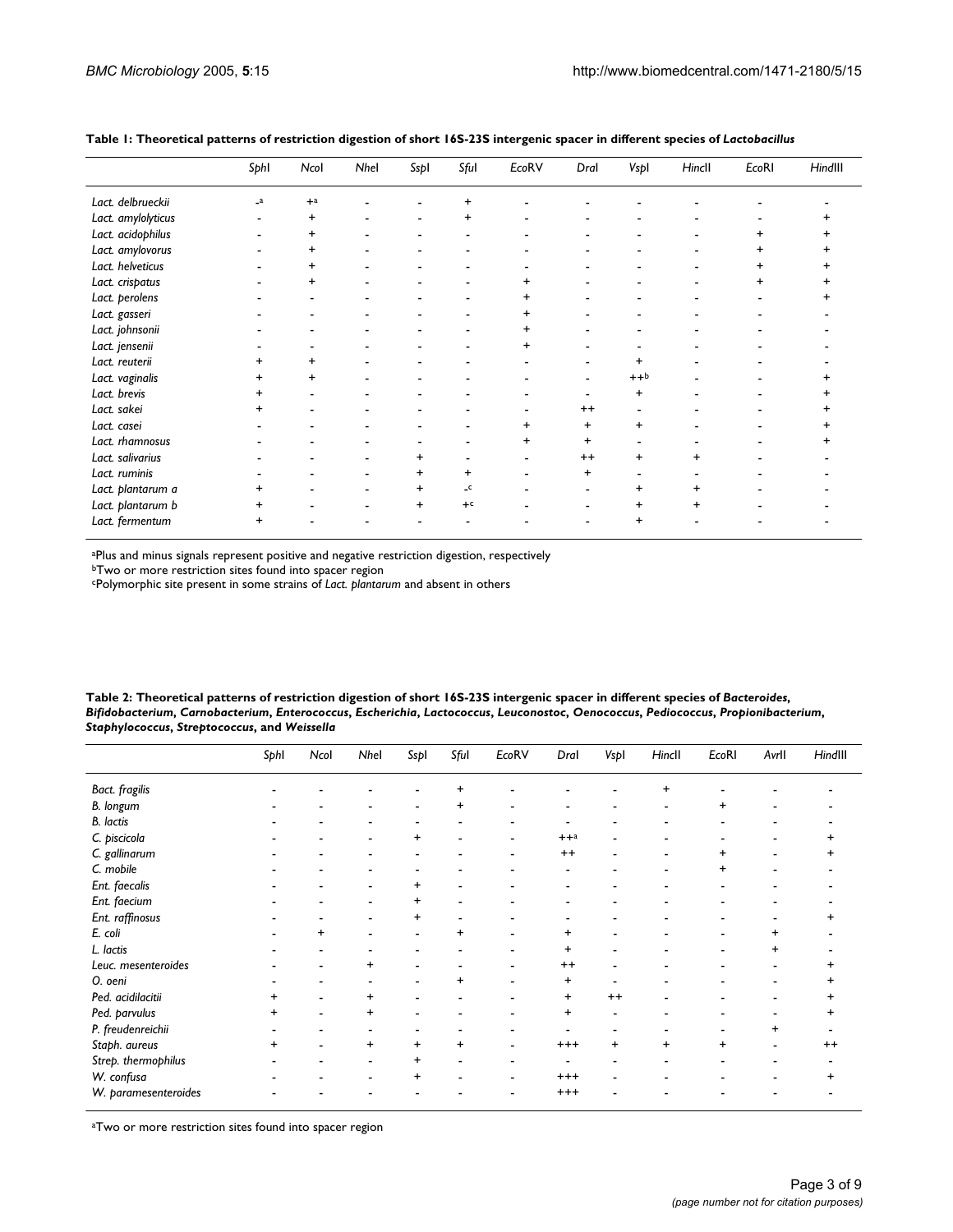

#### **Figure 1** Restriction digestion of 16S-23S short intergenic spacer of *Lactobacillus rhamnosus* GG

**Restriction digestion of 16S-23S short intergenic spacer of** *Lactobacillus rhamnosus* **GG.** PCR amplification of rRNA spacer regions was done and the shorter amplicon was excised from an agarose gel after electrophoresis at 100 V for 45 min. Gel purified DNA was cleaved with 11 enzymes and fragments separated by electrophoresis as before. Plus and minus signs mean positive or negative cleavage of PCR amplicon. GibcoBRL 1 kb DNA ladder was used for sizing DNA fragments and molecular masses are shown at right in bp.



#### **Figure 2** Restriction digestion of the three 16S-23S intergenic spacers of *Lactobacillus acidophilus* ATCC 4356

**Restriction digestion of the three 16S-23S intergenic spacers of** *Lactobacillus acidophilus* **ATCC 4356.** PCR amplification of rRNA spacer regions was done and amplicons were cleaved with 11 restriction enzymes and fragments separated by agarose gel electrophoresis at 100 V for 45 min. Plus and minus signs mean positive or negative cleavage of long, medium or short PCR amplicon, respectively. GibcoBRL 1 kb DNA ladder was used for sizing DNA fragments and molecular masses are shown at right in bp.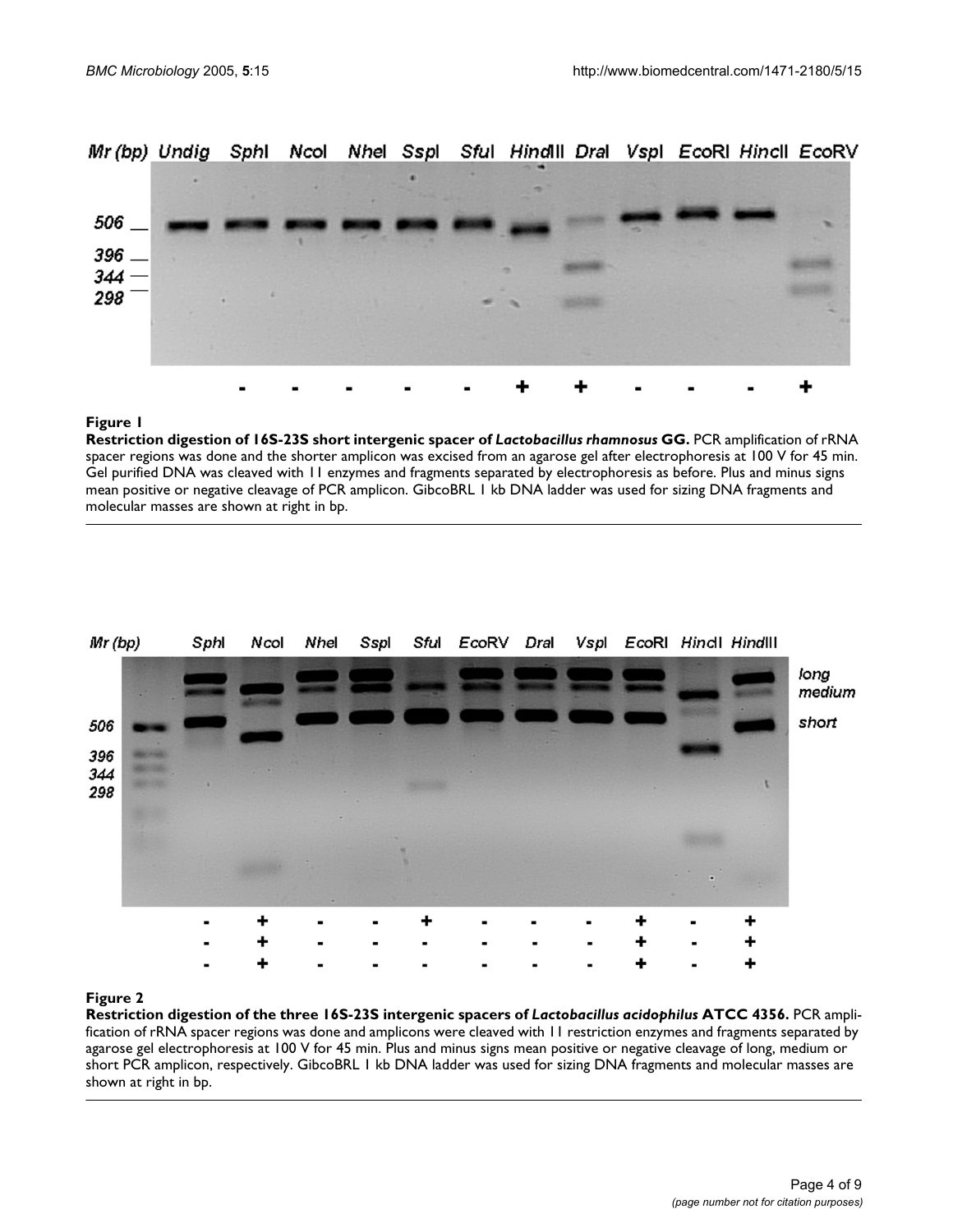'acidophilus' clad. The separation of acidophilus group species could be achieved by nucleotide sequencing or by digestion of the others two intergenic spacers in order to search for more complex restriction patterns.

Fig. 2 shows a gel with simultaneous digestion of the three 16S-23S rRNA intergenic spacers of *Lact. acidophilus* ATCC 4356 with the same set of enzymes used to digest the short spacers. The three spacers of *Lact. acidophilus* were cut with *Nco*I, *Eco*RI and *Hind*III enzymes, but only the long spacer was additionally digested with *Sfu*I. Looking at sequences deposited at GenBank, we observed that the long spacer of *Lact. helveticus* have a site for *Sfu*I, but unlike *Lact. acidophilus*, it can also be cut with *Dra*I, a feature that can be used to differentiate these species However, this theoretical finding has not yet been validated through PCR-ARDRA. The simultaneous digestion of the three intergenic spacers could therefore improve the distinctiveness of the methodology proposed here, allowing the identification of very closely related species.

<span id="page-4-0"></span>**Table 3: Patterns of restriction digestion of short 16S-23S intergenic spacer of lactobacilli and other bacteria isolated from different sources**

| Isolate                          | Sphl      | Ncol           | <b>Nhel</b> | Sspl           | Sful           | <b>EcoRV</b>   | Dral           | Vspl           | Hincll                   | EcoRI     | HindIII        | Identification               |
|----------------------------------|-----------|----------------|-------------|----------------|----------------|----------------|----------------|----------------|--------------------------|-----------|----------------|------------------------------|
| Chicken gastrointestinal tract   |           |                |             |                |                |                |                |                |                          |           |                |                              |
| F <sub>5.2</sub><br>F 5.3        | $\ddot{}$ |                |             | $\ddot{}$      | +              |                |                | +              | +                        |           |                | Lact. plantarum b            |
| F 5.7                            |           | +              |             |                |                | $\ddot{}$      |                |                |                          | +         | $\ddot{}$      |                              |
|                                  |           |                |             |                |                | $\ddot{}$      |                |                |                          |           |                | Lact. crispatus              |
| Reg 24<br>25 26                  |           |                |             |                |                |                |                |                |                          |           | $\blacksquare$ | Lact. johnsonii <sup>a</sup> |
| Reg 32                           |           | $\blacksquare$ |             |                |                | +              |                | $\blacksquare$ |                          |           | $\blacksquare$ | Lact. gasseri <sup>a</sup>   |
| Reg 34                           | +         | $\ddot{}$      |             |                |                |                |                | $\ddot{}$      |                          |           | $\blacksquare$ | Lact. reuteri                |
| 38 90                            | $\ddot{}$ | +              | ä,          |                |                | $\blacksquare$ | $\blacksquare$ | $\ddot{}$      |                          | ÷,        | $\ddot{}$      | Lact. vaginalis              |
| 110                              |           |                |             |                |                |                |                |                |                          |           |                |                              |
| 98, 108                          |           |                |             |                |                | $\ddot{}$      | $\pmb{+}$      | ä,             |                          |           | $\ddot{}$      | Lact. rhamnosus              |
| 115                              | ÷         | $\ddot{}$      |             |                | ٠              | ÷              | $\blacksquare$ | $\blacksquare$ | ÷                        | $\ddot{}$ | $\ddot{}$      | Lact. acidophilus            |
| 'Coalho' cheese                  |           |                |             |                |                |                |                |                |                          |           |                |                              |
| AB <sub>2</sub>                  |           |                |             |                |                | +              | +              | $\ddot{}$      |                          |           | $\ddot{}$      | Lact. casei                  |
| AB3                              | $\ddot{}$ | $\overline{a}$ | ÷.          | $\blacksquare$ | $\overline{a}$ | $\blacksquare$ | $\blacksquare$ | $\ddot{}$      | ÷                        | ÷.        | $\blacksquare$ | Lact. fermentum              |
| AQ1                              |           |                |             |                |                | $\ddot{}$      | $\ddot{}$      |                |                          |           | $\ddot{}$      | Lact. rhamnosus              |
| LV3                              |           | $\ddot{}$      | ٠           | $\overline{a}$ | ÷              | ÷              | $\blacksquare$ | ä,             | ÷.                       | $\ddot{}$ | $\ddot{}$      | Lact. acidophilus            |
| CM3                              |           |                | ÷,          | $\ddot{}$      |                | $\blacksquare$ | $\ddot{}$      |                |                          |           | $\ddot{}$      | W. confusa                   |
| ABI BLI                          |           |                |             | $\ddot{}$      |                |                |                |                |                          |           | L.             | Strep. thermophilus          |
| SM4                              |           |                |             |                |                |                |                |                |                          |           |                |                              |
| CM2M17                           |           |                | ÷.          | $\blacksquare$ |                |                | +              |                |                          |           |                | L. lactis                    |
| AQ <sub>2</sub>                  |           |                |             | $\ddot{}$      |                |                |                |                |                          |           |                | Ent. faecalisb               |
| CM4                              |           |                |             |                |                |                |                |                |                          |           |                |                              |
| LVI                              |           |                |             |                |                |                |                |                |                          |           |                |                              |
| AQ2ATI                           | $\ddot{}$ |                | $\ddot{}$   | $\ddot{}$      | +              |                | $\ddot{}$      | $\ddot{}$      | $\ddot{}$                | $\ddot{}$ | $\ddot{}$      | Staph. aureus                |
| Cassava starch sour fermentation |           |                |             |                |                |                |                |                |                          |           |                |                              |
| P16.01<br>P25.01                 | $\ddot{}$ |                |             | L.             |                |                |                | $\ddot{}$      | $\overline{\phantom{a}}$ |           | $\blacksquare$ | Lact. fermentum              |
| P24.03                           | $\ddot{}$ |                |             | $\ddot{}$      | $\ddot{}$      |                |                | $\ddot{}$      | $\ddot{}$                |           |                | Lact. plantarum b            |
| P25.04                           |           |                |             |                |                |                |                |                |                          |           |                |                              |
| P24.01<br>P29.01                 | $\ddot{}$ |                |             | +              |                |                |                | $\ddot{}$      | +                        |           |                | Lact. plantarum a            |
| P10.06                           | $\ddot{}$ |                |             | $\blacksquare$ |                |                |                | $\ddot{}$      | $\overline{\phantom{a}}$ |           | $\ddot{}$      | Lact. brevis                 |
| P10.02                           |           |                |             | $\ddot{}$      |                |                | $\ddot{}$      | $\ddot{}$      | $\ddot{}$                |           | $\blacksquare$ | Lact. salivarius             |
| P18.04                           |           |                |             | $\overline{a}$ | $\overline{a}$ | $\ddot{}$      |                | $\blacksquare$ |                          |           | $\ddot{}$      | Lact. perolens               |
| Human sources                    |           |                |             |                |                |                |                |                |                          |           |                |                              |
| UFV                              |           | +              |             |                | +              | $\blacksquare$ | $\blacksquare$ | ÷.             |                          |           | $\blacksquare$ | Lact. delbrueckii            |
| H <sub>2</sub> b <sub>20</sub>   |           |                |             |                |                |                |                |                |                          |           |                |                              |
| 117                              |           |                |             | $\blacksquare$ | $\blacksquare$ | +              | +              |                |                          |           | $\ddot{}$      | Lact. rhamnosus              |
| A15                              |           | $\blacksquare$ | L,          | +              | +              | $\overline{a}$ | $\ddot{}$      | L.             |                          | L,        | $\blacksquare$ | Lact. ruminis                |
| A91                              |           |                |             |                |                |                |                |                |                          |           |                |                              |
| PM I                             |           |                |             |                |                | $\ddot{}$      |                |                |                          |           |                | Lact. johnsonija             |
| PM <sub>2</sub>                  |           |                |             |                | ÷              | $\ddot{}$      |                |                |                          |           |                | Lact. jensenij <sup>a</sup>  |
| PM3                              |           |                |             |                |                |                |                |                |                          |           |                |                              |

aSpecies identified by additional restriction digestion with *Hind*III, *Bgl*II and *Pvu*II of long spacer regions bSpecies identified by amplicons sizes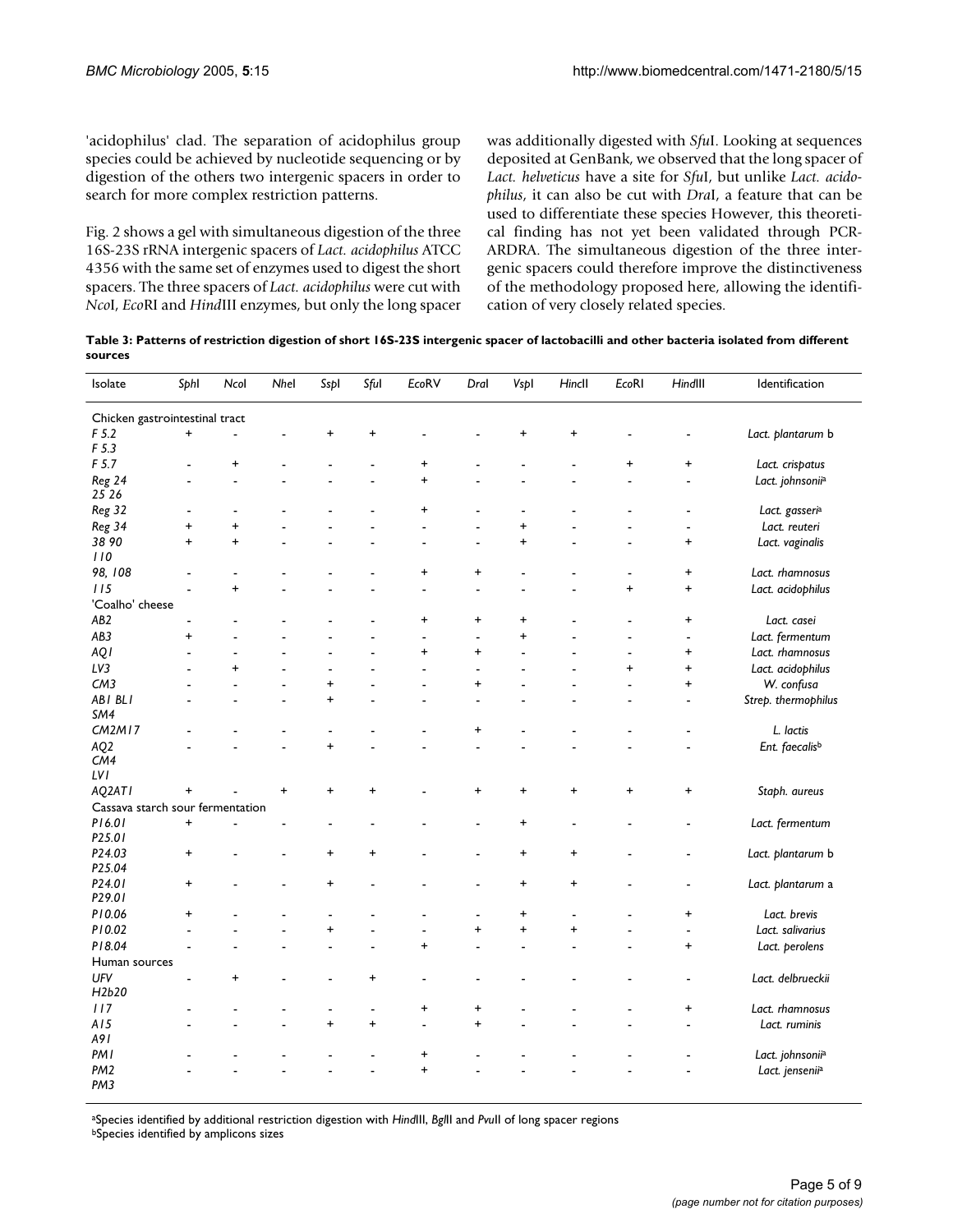|                      | Sphl | Ncol      | Nhel | Sspl      | Sful | EcoRV | Dral      | Vspl      | Hincll    | EcoRI     | HindIII |
|----------------------|------|-----------|------|-----------|------|-------|-----------|-----------|-----------|-----------|---------|
| W. viridescens       |      |           |      |           |      |       |           |           |           |           |         |
| long <sup>a</sup>    |      |           |      |           |      |       | +         | $\ddot{}$ |           |           | +       |
| mediumb              |      | +         |      |           |      |       | $\ddot{}$ | $\ddot{}$ |           |           | +       |
| short                |      |           |      |           |      |       | $\ddot{}$ | $\ddot{}$ |           |           | +       |
| W. kimchii           |      |           |      |           |      |       |           |           |           |           |         |
| long                 |      |           |      | $\ddot{}$ |      |       | $\ddot{}$ |           | $\ddot{}$ |           | +       |
| medium               |      | $\ddot{}$ |      | $\ddot{}$ |      |       | $\ddot{}$ |           | $\ddot{}$ |           | +       |
| shortc               |      |           |      |           |      |       |           |           |           |           |         |
| W. kandleri          |      |           |      |           |      |       |           |           |           |           |         |
| longc                |      |           |      |           |      |       |           |           |           |           |         |
| medium               |      |           |      | $\ddot{}$ |      |       | $\ddot{}$ |           | $\ddot{}$ |           |         |
| short                |      |           |      | $\ddot{}$ |      |       | $\ddot{}$ | $\ddot{}$ |           |           | +       |
| W. confusa           |      |           |      |           |      |       |           |           |           |           |         |
| long                 |      |           |      | $\ddot{}$ |      |       | $\ddot{}$ |           |           |           | +       |
| medium               |      |           |      | $\ddot{}$ |      |       | $\ddot{}$ |           |           |           | +       |
| short                |      |           |      | $\ddot{}$ |      |       | $\ddot{}$ |           |           |           | +       |
| W. minor             |      |           |      |           |      |       |           |           |           |           |         |
| long                 |      |           |      | $\ddot{}$ |      |       | $\ddot{}$ |           |           |           | +       |
| medium               |      |           |      | $\ddot{}$ |      |       | $\ddot{}$ |           |           |           | +       |
| shortc               |      |           |      |           |      |       |           |           |           |           |         |
| W. thailandensis     |      |           |      |           |      |       |           |           |           |           |         |
| long                 |      |           |      |           | +    |       | +         |           |           |           | +       |
| medium               |      |           |      |           | +    |       | $\ddot{}$ |           |           | $\ddot{}$ | +       |
| short                |      |           |      |           |      |       | $\ddot{}$ |           |           | +         | +       |
| W. paramesenteroides |      |           |      |           |      |       |           |           |           |           |         |
| long                 |      |           |      |           | +    |       | $\ddot{}$ |           |           |           |         |
| medium               |      |           |      |           | +    |       | $\ddot{}$ |           |           | +         |         |
| short                |      |           |      |           |      |       | $\ddot{}$ |           |           |           |         |

<span id="page-5-0"></span>

|  | Table 4: Theoretical patterns of restriction digestion of the three 16S-23S intergenic spacers in some species of Weissella |  |  |
|--|-----------------------------------------------------------------------------------------------------------------------------|--|--|
|--|-----------------------------------------------------------------------------------------------------------------------------|--|--|

atRNA-Ile and tRNA-Ala genes inserted

btRNA-Ala gene inserted

cSequences not found in GenBank database

We tested the methodology of 16S-23S rRNA amplification and restriction digestion in a set of isolates from chicken gastrointestinal tract, human sources, and food. Table [3](#page-4-0) shows the digestion patterns of forty-three isolates and their identification at the species level. All bacteria except *Lact. gasseri*, *Lact. johnsonii* and *Lact. jensenii* isolates (Reg 24, 25, 26 and 32 from chicken faeces, and PM1, 2 and 3 from human vagina) could be typed based on the restriction digestion pattern of the short 16S-23S rRNA intergenic region obtained with the 11 enzymes tested. The short spacers of these three *Lactobacillus* species could be cleaved only with *Eco*RV enzyme, and to distinguish between each species it was necessary to include the digestion profile of the medium and long spacers cleaved with *Hind*III, *Pvu*II and *Bgl*II. *Lact. gasseri* spacers were not cleaved with any of these three enzymes, while *Lact. johnsonii* long spacer could be cleaved with *Hind*III and *Pvu*II, and *Lact. jensenii* long spacer could be cleaved also with *Bgl*II. To validate the PCR-ARDRA identification, the fortythree short amplicons from those *Lactobacillus* isolates were cloned and sequenced. The level of identity between aligned sequences was above 98% for all isolates.

Searching nucleotide databases we found deposited sequences of long and medium spacers of some *Lactobacillus* species and also of most species of *Carnobacterium* and *Weissella*, two closely related genera. Table [4](#page-5-0) exemplifies how simultaneous cleavage of the three spacers of some *Weissella* species can improve the methodology of PCR-ARDRA proposed here.

#### **Discussion**

The precise identification of microorganisms presenting economical interest is a prerequisite to select new strains among several bacteria isolates. The lactic-acid producing bacteria associated with foods or used as probiotics include species of the genera *Lactobacillus*, *Carnobacterium*, *Enterococcus*, *Lactococcus*, *Leuconostoc*, *Oenococcus*, *Pediococcus*, *Streptococcus*, *Tetragenococcus*, *Vagococcus* and *Weissella*. The genus *Lactobacillus* is heterogeneous, presenting over 60 species showing G+C content ranging from 33 to 55 %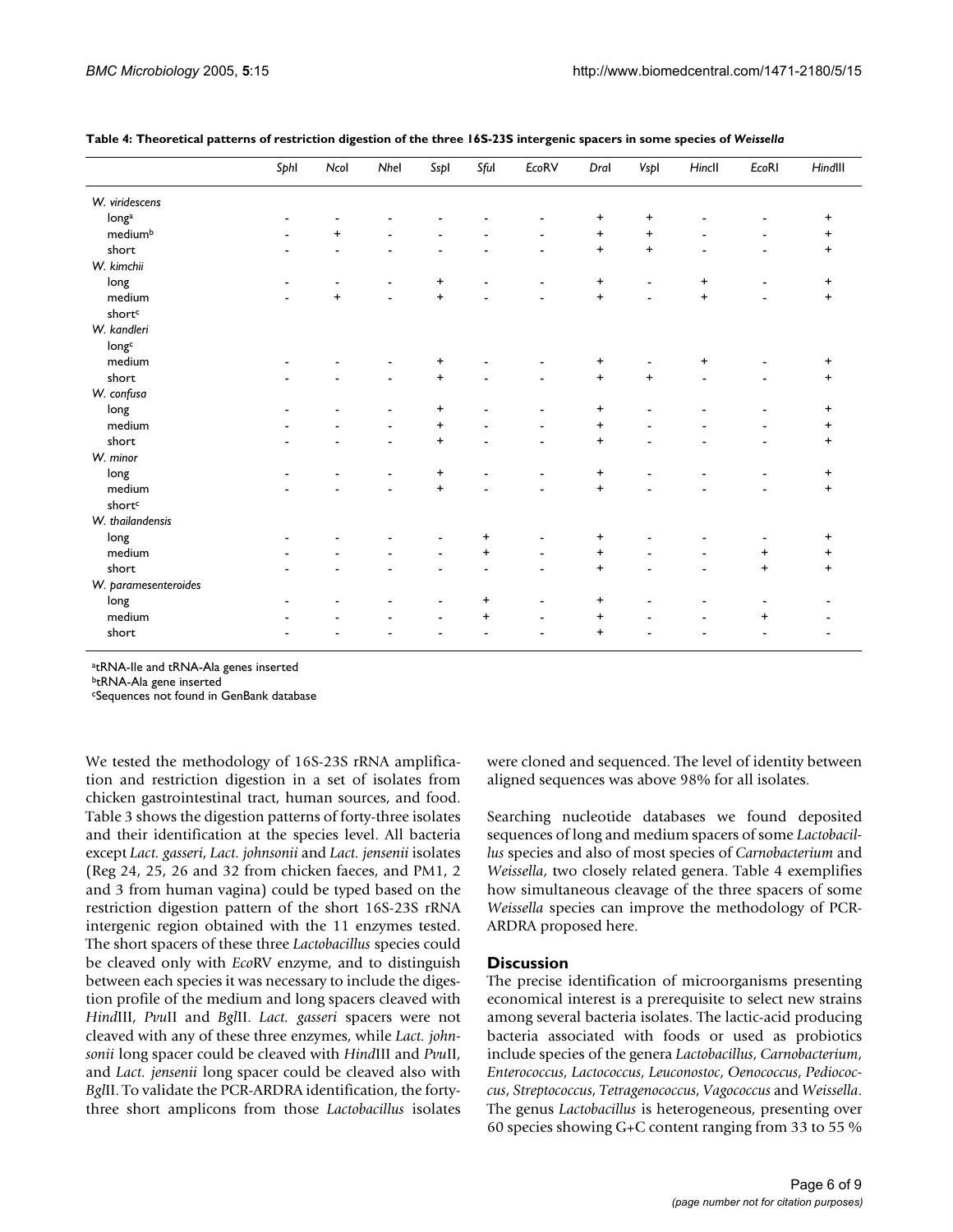[9]. This high heterogeneity is reflected by phenotypic tests of *Lactobacillus* isolates from diverse ecosystems, which show intermediate sugar fermentation profiles that hamper a more precise typing at species level. Although several DNA-based procedures are now available, most of them require special techniques or laboratory devices and can also be time-consuming, which makes identification of a hundred isolates a fastidious job.

Besides their use as food microorganisms, the use of LAB as bacterial systems to express heterologous proteins or as vehicles to carry immunizing antigens after genetic modification [7] is becoming a promising issue due to the nutritional benefits and almost null pathogenicity of these bacteria. The successful expression of heterologous proteins in LAB depends on the promoter compatibility between the species or strains used as vector or hosts. As pointed out by Pouwels et al. [6], the control of transcription and translation may differ greatly between two *Lactobacillus* species, implying that the knowledge generated for one organism may not simply be transferred to another. Genes that are efficiently expressed in one *Lactobacillus* species are not necessarily expressed in other species, or are expressed with different efficiency and/or with a different regulatory mechanism. Therefore, the correct typing of new isolates with probiotic properties is crucial for the development of a successful oral vaccine, such as the one we are intending to make against avian coccidiosis delivered by genetically engineered *Lactobacillus*.

As pointed out in Table [1](#page-2-0), a large number of *Lactobacillus* species can be typed effectively on the basis of the restriction patterns of their 16S-23S intergenic regions, after a selection step using the MRS media. This method constitutes a specific and reproducible way to identify LAB bacteria at the species level. In addition, most of other bacteria genera co-isolated with *Lactobacillus* in these prospective studies could also be accurately identified through 16S-23S spacer PCR-ARDRA (Table [2\)](#page-2-1). Fortythree new strains of *Lactobacillus* obtained from animals, human or foods could be easily identified by this methodology, without need of gel purification and cloning (Table [3\)](#page-4-0). The differences in intensities of the bands corresponding to the three 16S-23S rRNA spacers (Fig. 2) is probably due the number of rRNA operons with each spacer. This can also explain the partial digestions of shorter spacers observed occasionally such as the one observe in *L. rhamnosus* GG digested with *Dra*I (Fig. 1). The simultaneous digestion of all PCR amplicons corresponding to the three *Lactobacillus* 16S-23S rRNA spacers showed that these regions are very polymorphic and suitable for distinguishing them at species level. Similar polymorphisms were identified in DNA sequences deposited at GenBank of the three 16S-23S rRNA spacers of *Weissella* species (Table [4](#page-5-0)) and shall probably occur in *Leuconostoc*, *Carnobacterium*,

*Pediococcus* and other genera closely related to *Lactobacillus*.

Although we have initially employed the short spacers to distinguish *Lactobacillus* species as proposed by Tannock et al. [10], the main improvement described here is a typing protocol that avoids gel purification and nucleotide sequencing of the amplicons. The restriction digestion of the three spacers showed that a very good discrimination of several *Lactobacillus* and other bacteria could be achieved by direct digestion of PCR products followed by a single gel electrophoresis to verify the restriction pattern of the amplicons. Our procedure is faster and less expensive than the method originally proposed by Tannock's group. However, gel electrophoresis was still necessary to visualize the restricted fragments. To overcome that, we choose restriction enzyme with 6 bases recognition sites, which cut less frequently and, thus, generate simple restriction digestion patterns. Because our goal is to avoid the electrophoresis step, we are currently working on a protocol that could adapt the PCR-ARDRA into a more straightforward method such as a PCR-ELISA. With this protocol, instead of using gel electrophoresis, the positive result of a digestion reaction could be detected colorimetrically, after incorporation of labelled nucleotides, performed simultaneously with the cleavage reaction. In this way, the whole procedure can be carried out in any laboratory equipped with a PCR machine.

# **Conclusion**

Forty-three *Lactobacillus* isolated and several strains of other bacteria co-isolated in different prospecting studies to select new bacteria with probiotic features could be processed and identified using the proposed approach. The methodology, based on the small 16S-23S rRNA spacer ARDRA is accurate but needs gel electrophoresis to visualize the digested products. In order to validate the restriction pattern obtained, we also purified and sequenced the amplicons corresponding to the short spacer. The amplification and the restriction digestion of the three spacer regions allowed us to discriminate the *Lactobacillus* species without the need of gel excision and purification but still requires the electrophoresis step to visualize the digested products. These results represent a first step in the development of an easier and faster protocol that may allow us to detect changes in the restriction patterns using a PCR-ELISA kit.

# **Methods**

# *Bacterial strains and growth conditions*

The following bacteria were used in this study to validate the theoretical restriction patterns of Tables [1](#page-2-0) and [2:](#page-2-1) *Lactobacillus acidophilus* ATCC 4356T, *Lact. brevis* ATCC 367, *Lact. casei* ATCC 393T, *Lact. delbrueckii subsp. lactis* ATCC 7830, *Lact. fermentum* ATCC 9338, *Lact. plantarum* ATCC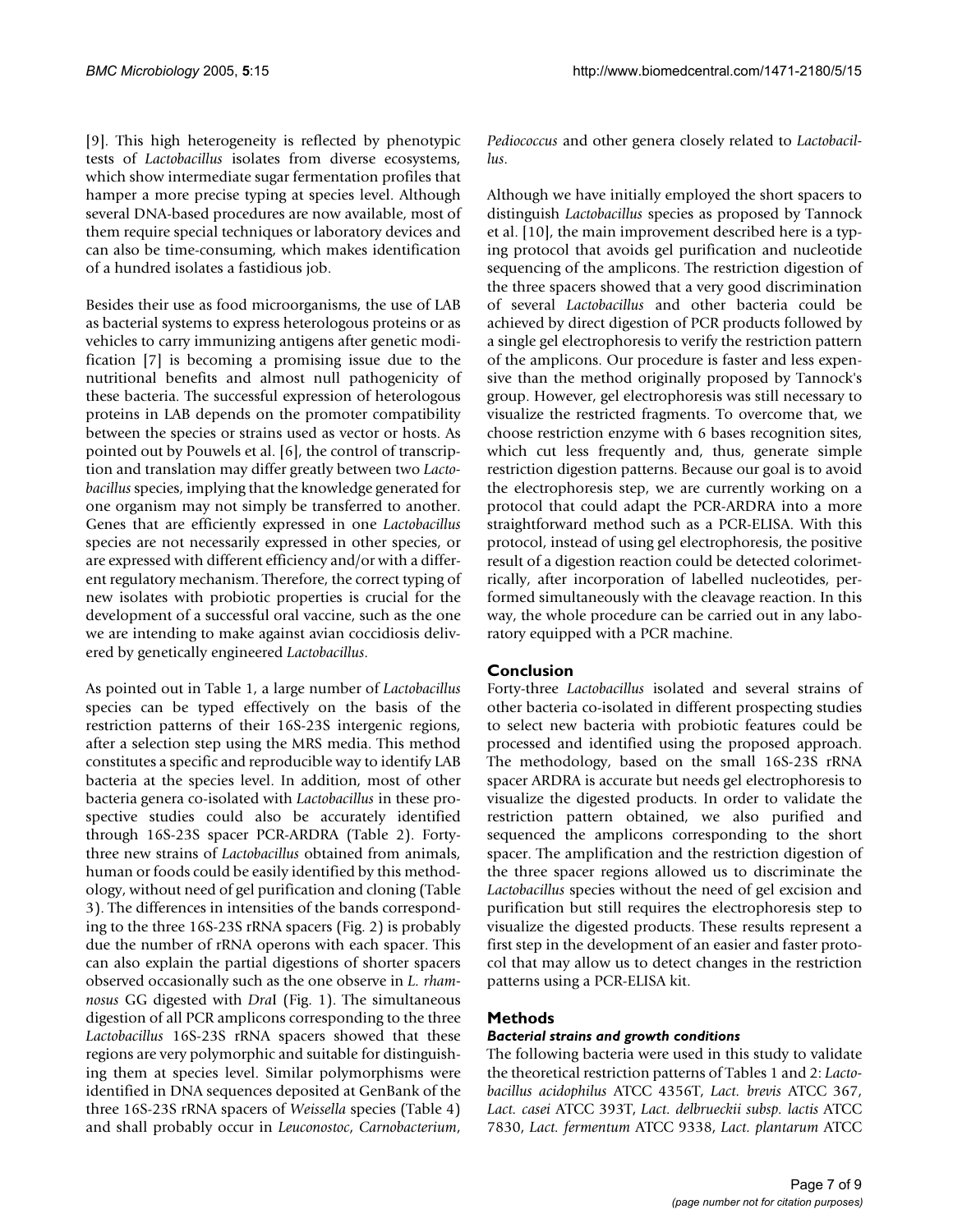8014, *Lact. plantarum* NCDO 1193, *Lact. reuteri* DSM 20016T, *Lact. rhamnosus* GG ATCC 53103, Lact. *sakei* NCFB 3714, *Bacteroides fragilis* ATCC 25285T, *Bifidobacterium longum* Bb46 and *Bif. lactis* Bb12 (Christian Hansen Laboratory, Horsholm, Denmark), cheese isolates of *Enterococcus faecalis*, *Staphylococcus aureus*, *Weissella paramesenteroides*, *Lactococcus lactis*, *Streptococcus thermophilus* typed by nucleotide sequencing, *Escherichia coli* XL1-Blue (Stratagene), and *Pediococcus pentosaceus* ATCC 33314. We are not able to validate the theoretical restriction patterns of several species of *Lactobacillus* or other bacteria and for most species several sequences were available at GenBank deposited by different research groups. *Oenococcus*, *Carnobacterium*, *Leuconostoc* and *Propionibacterium* specimens were not typed in this work but theoretical digestion patterns are also presented in Table [2](#page-2-1).

Forty-three *Lactobacillus* isolates from chicken intestines, human vagina or faeces, Brazilian 'coalho' cheese, and cassava starch sour fermentation from collection of the Department of Microbiology, Universidade Federal de Minas Gerais, were typed in this study by PCR-ARDRA as proposed and verified by nucleotide sequencing to confirm species identification. All lactic acid bacteria were stored at -80°C in de Man Rogosa Sharpe (MRS) broth (Difco, Detroit, MI, USA) with 30% glycerol. Before experimental use, cultures were grown anaerobically in MRS medium at 37°C and subcultured twice in MRS. *E. coli* was grown aerobically in Luria-Bertani medium and *Bacteroides* anaerobically in BHI medium.

# *DNA extraction*

Chromosomal DNA was isolated from overnight cultures of *Lactobacillus* sp in 10 ml MRS broth. After washing the cells with 10 ml of deionised water, the pellet was resuspended in 1 ml of 5 M LiCl and incubated for 1 h under constant shaking. Cells were washed once more with 1 ml of deionised water and the pellet was resuspended in 1 ml of protoplasting buffer (25 mM sucrose, 50 mM Tris HCl pH 8.0, 10 mM EDTA, 10 mg of lysozyme ml<sup>-1</sup>, 100 µg of RNaseA ml<sup>-1</sup>). After incubation for 1 h at 37°C and centrifugation at maximum speed in a microcentrifuge for 5 min, the pellet was resuspended in 500 µl of protoplasting buffer without sucrose and lysozyme, and 100 µl of 10% sodium dodecyl sulfate were added to allow cells lysis. The mixture was extracted once with phenol, with phenol-chloroform-isoamyl alcohol (25:24:1) and with chloroform-isoamyl alcohol (24:1). After isopropanol precipitation the DNA was dissolved in 100 µl of TE buffer.

# *PCR amplification of 16S-23S rDNA intergenic spacer*

The 16S-23S intergenic spacer region amplification was carried out according to Tilsala-Timisjarvi and Alatossava [12] using the primer 16-1A, 5'-GAATCGCTAGTAATCG-

3', corresponding to nucleotides 1361 to 1380 of the 16S rRNA gene according to *Lactobacillus casei* numbering, and the primer 23-1B, 5'-GGGTTCCCCCATTCGGA-3', corresponding to nucleotides 123 to 113 of the 23S rRNA of *L. casei*. The reaction mixture (50 µl) contained 10 pmol of each primer, 0.2 mM of each deoxyribonucleotide triphosphate, reaction buffer with 1.5 mM MgCl<sub>2</sub>, 5 U of *Taq* DNA polymerase (Phoneutria Biotecnologia & Serviços, Brazil), and of 10 ng of template DNA. The amplification program used was: 94°C for 2 min, 35 cycles of 94°C for 30 s, 55°C for 1 min, 72°C for 1 min, and 72°C for 10 min. PCR products were electrophoresed in a 1.4% agarose gel and visualized by UV transillumination after ethidium bromide staining.

# *Restriction digestion*

The 16S-23S short intergenic spacer regions of the *Lactobacillus* bacteria were digested by a set of 11 enzymes chosen after compilation of nucleotide sequences already deposited at GenBank and theoretical restriction digestion with Webcutter 2.0 tool (Max Heiman, [http://www.firstmar](http://www.firstmarket.com/cutter/cut2.html) [ket.com/cutter/cut2.html\)](http://www.firstmarket.com/cutter/cut2.html). *Sph*I, *Nco*I and *Nhe*I enzymes cleave inside 16S gene, *Ssp*I, *Sfu*I, *Dra*I, *Vsp*I, *Hinc*II and *Eco*RI enzymes cleave inside the intergenic region, and *Avr*II and *Hind*III enzymes cleave inside 23S gene. *Eco*RV enzyme cleaves inside spacer region in *Lact. casei* group and in the 23S gene in *Lact. acidophilus* group. All restriction enzymes were purchased from Promega Corporation (Madison, WI, USA).

# *Cloning of the PCR-amplified products*

*Lactobacillus* species frequently contain three 16S-23S intergenic regions (long, medium and short spacers), in which case the smallest PCR amplicon (about 500 to 600 bp) was excised from the gel and purified with the Concert™ Rapid Gel Extraction System according to the manufacturer's instructions (Invitrogen Life Technologies, Carlsbad, CA, USA). PCR products were cleaned-up using the Concert™ Rapid PCR Purification System and cloned in *E. coli* XL1-Blue into pCR2.1-TOPO vector using the Invitrogen TOPO TA cloning kit (Invitrogen). PCR was performed on cell lysates of ampicillin-resistant transformants using M13 specific primers to confirm the size of the inserts. Plasmids containing a unique insert of the appropriate size were purified by the GFX™ Micro Plasmid Prep kit (Amersham Biosciences, Piscataway, NJ, USA) and were subjected to DNA sequence analysis to validate PCR-ARDRA species identification.

# *Sequencing and sequence analysis*

DNA sequencing of PCR amplicons was carried out at the Núcleo de Análise de Genoma e Expressão Gênica (NAGE), Universidade Federal de Minas Gerais, using a DYEnamic™ ET Dye Terminator Cycle Sequencing kit for MegaBACE™ DNA Analysis Systems (Amersham Bio